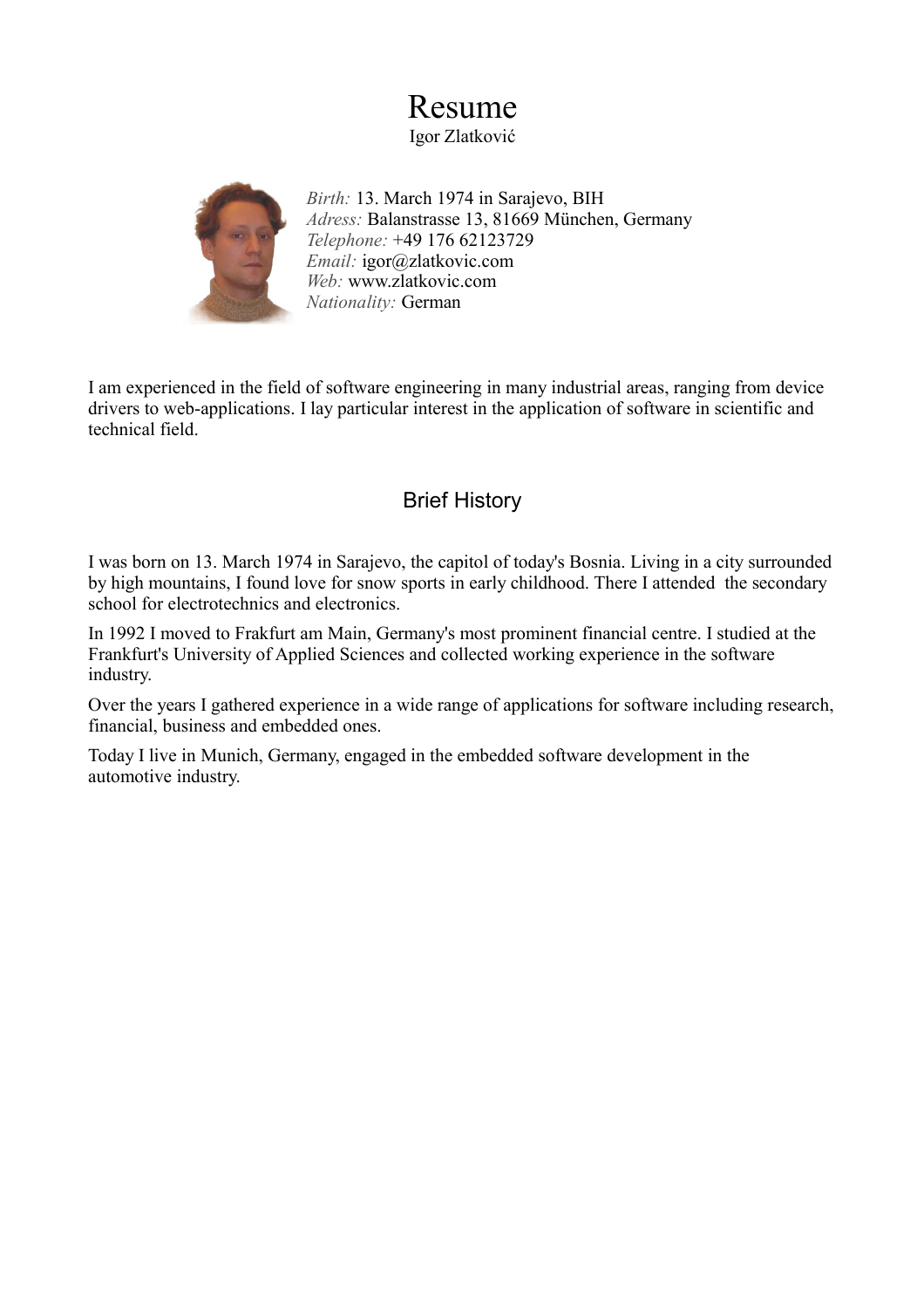# Skill Overview

My mother tongue in programming was C, followed closely by C++, peppered with the assembly language of the underlying hardware. These being my first languages, I have from the beginning developed a sense for how register-based machines operate, about addressing modes and binary arithmetic. From the beginning I became knowledgeable about information theory, common data types, algorithms and design patterns.

Later on, I was involved in programming on top of the stack-based virtual machines such as Java and CLR. Along with it came the structured document processing, in particular complex XSLT transformations of XML and DOM manipulation of SVG with JavaScript. I have had involvement with relational databases, emerging proficient in SOL. I gathered knowledge about the application of software to business and financial problems. Around this time I became entangled with Eclipse Platform which I still use.

I was involved in embedded software development in the automotive industry. With that came the knowledge about real-time systems in general, automotive operating systems (OSEK, AUTOSAR-OS), embedded architectures (V850E, S12X, PPC, TriCore), automotive communication buses (CAN, FlexRay). This taught me programming with very restricted runtime-resources and massive quality assurance measures. I have set up rest-bus simulations, analysed electronic signal flows and acquired a driving licence for in-development car prototypes.

Throughout my professional life I have been more or less involved in system administration. I have never dealt with a large network involving thousands of users, server farms or supercomputing clusters. However, my share gave me a sure footing with workstations and servers, knowledge about UNIX internals, ability to set up operating systems from scratch and operate various servers (mail, web, database), and intimacy with all major network protocols.

During my days at the university I have extensively used Mathematica on my own (it was not required for courses) because I was fascinated by the tool. I have also developed a strong liking for the programming language ADA, but have never had a chance to use it professionally.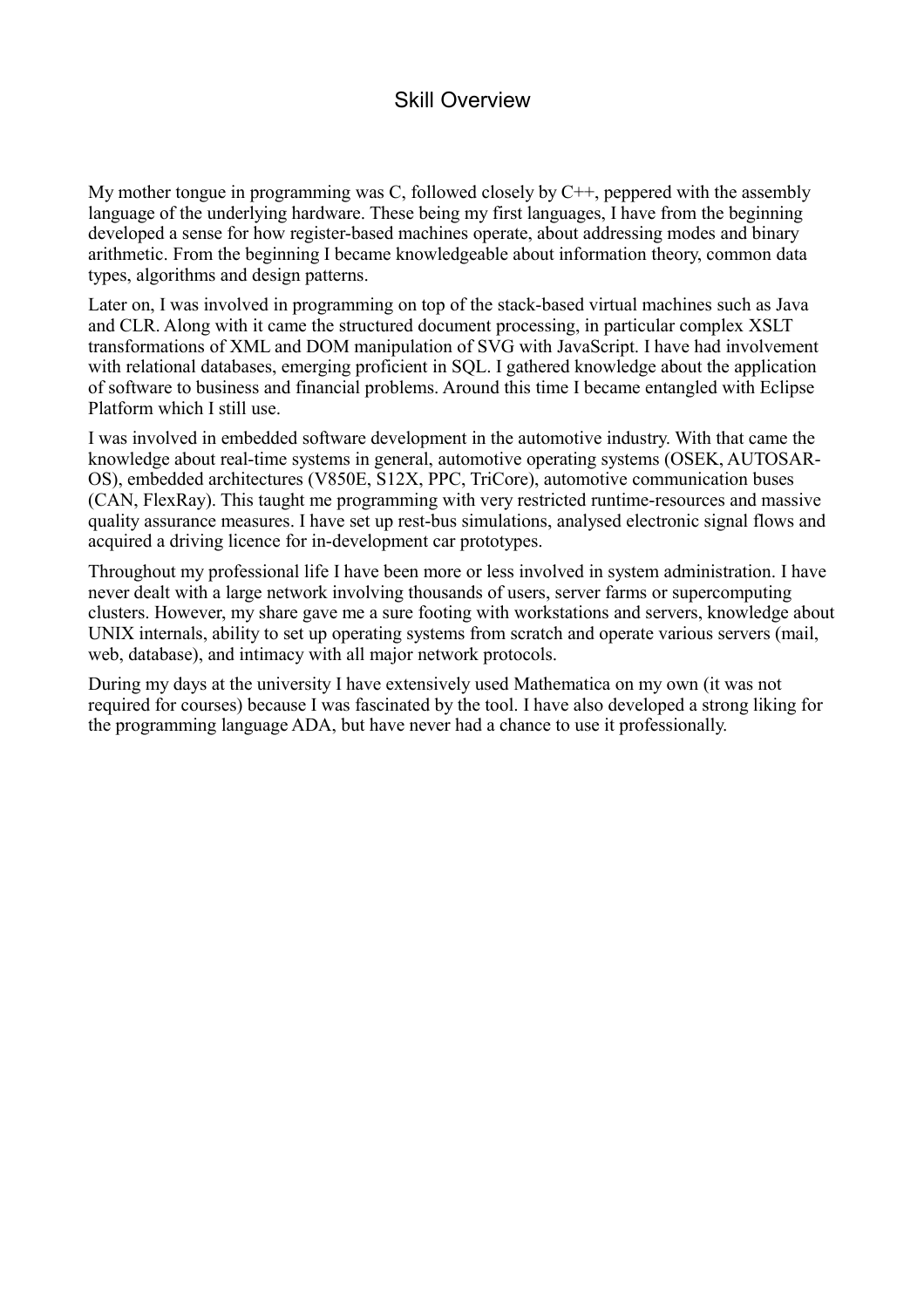# **Education**

- In April 1992 graduated as electronics technician, fourth degree, at the Secondary School for Electrotechnics "Jaroslav Černi" in Sarajevo, Bosnia.
- Beginning March 1994, studied applied computer science at the University of Applied Sciences in Frankfurt, Germany. Study cancelled due to time constraints imposed by work.
- Since October 2003, studying mechatronics at the Private Remote University of Applied Sciences in Darmstadt, Germany. Stalled due to time constraints imposed by work.

## **Certifications**

- IBM Certified Associate Developer WebSphere (November 2003)
- Microsoft Certified Professional .NET (September 2003)
- BMW internal driving licence class B1 and B2

## **Working History**

- March 2009 dato: Gliwa GmbH, München, Germany S*oftware developer in research*
- September 2004 February 2009: Volke GmbH, München, Germany *IT-consultant, software developer and system administrator*
- October 2003 August 2004: analytiq consulting gmbh, Offenbach, Germany *IT-consultant and software developer*
- April 2003 July 2003: Dresdner Bank AG, Frankfurt, Germany *Training in risk management, application development*
- October 2000 October 2002: deanet GmbH, Frankfurt, Germany *Software developer*
- March 200 September 2000: WestLB Systems, Tokyo, Japan *Software developer*
- January 2000 February 2000: Hand GmbH, Wiesbaden, Germany *Software developer*
- September 1995 December 1999: Glück & Kanja GmbH, Offenbach, Germany *Software developer*

## **Spoken Languages**

- Croatian, Serbian mother tongue
- English fluently spoken and written
- German fluently spoken and written
- Japanese basics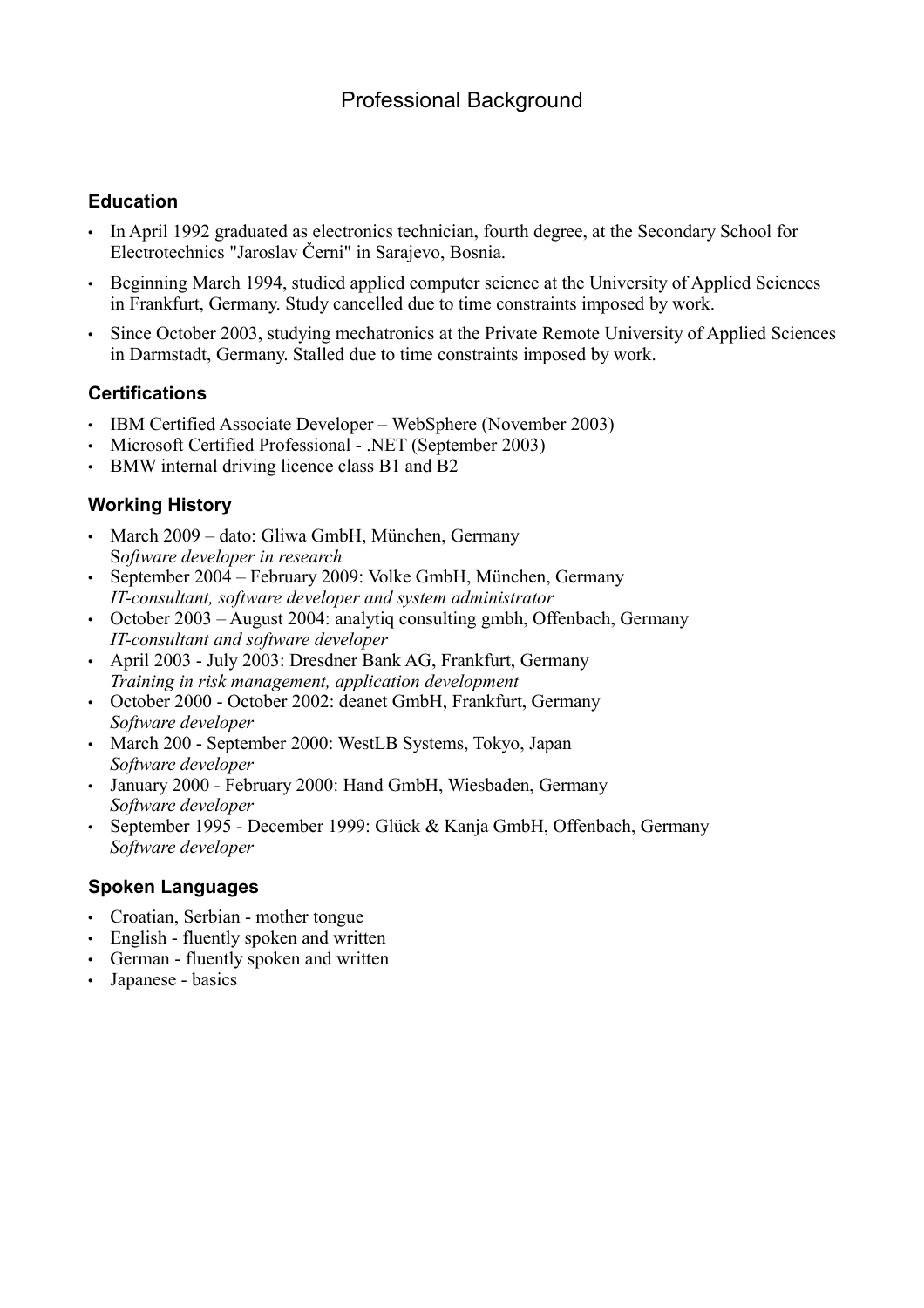# Work Experience

The following projects I have been, or still am, involved with. They appear in chronological order, based on the start date. Note that some projects overlap with others. That means that they have been done, or are being done, at the same time.

#### • **ComHandler**

*July 2011 - dato, BMW Research and Innovation Centre, München, Germany.*

Implementation of ComHandler, an AUTOSAR component which plays the role of an abstraction layer for communication in BMW's AUTOSAR architecture. ComHandler is deployed on major ECUs in the area of lateral dynamics and driving assistance systems (includes safety-critical functions).

Responsible for the implementation and release management of the ComHandler component. ComHandler is implemented in C. It is partly written by hand, partly generated from the AUTOSAR network description (ARXML source).

#### • **T1 flex**

*Jul 2009 - October 2009, Gliwa GmbH, München, Germany.*

Porting of Gliwa's T1 flex product to the embedded architectures V850E and TriCore. T1 is a product line for measurement and analysis of the real-time behaviour of embedded software.

Responsible for the implementation and test of the T1 flex product on the V850E and TriCore architectures.

Acomplished using C and Assembler for the said architectures.

#### • **Software Architecture & Real-Time Measurements**

*March 2009 - June 2011, BMW Research and Innovation Centre, München, Germany.*

The development and implementation of the build environment for integrated chasis management.

The measurement and analysis of the real-time behaviour of the software components for longitudinal and lateral dynamics.

Responsible for the design, implementation and test of the Eclipse-Based build environment. Eclipse CDT toolchains for Green Hills, Metrowerks, Diab and TASKING compilers implemented in Java on Eclipse Platform.

Real-time measurement and analysis done using Gliwa's T1 product line. This involved the instrumentation and adaption of the ECU code in C.

#### • **Active Steering**

*Oct 2005 – Feb 2009, BMW Research and Innovation Centre, München, Germany.*

The development of the embedded software for the active steering components for the upcoming BMW 7, X6 and 5 series. The task involves the development of software for two ECUs, for the front and the rear axis, each containing two distinct micro-controllers. This project has received the Bavarian Innovation Award in June 2006.

Responsible for the design, implementation and test of the software components for non-volatile storage, ECU diagnostics, series coding and restbus simulation.

ECU software implemented in C, restbus simulation in CAPL; used MatLab, CANoe.Flexray, CM-Synergy, Lauterbach Debugger, Eclipse CDT.

#### • **Webs**

*Aug 2005 – Feb 2009, Volke GmbH, München, Germany.*

This project saw the redesign and reimplementation of company's intranet and internet sites. The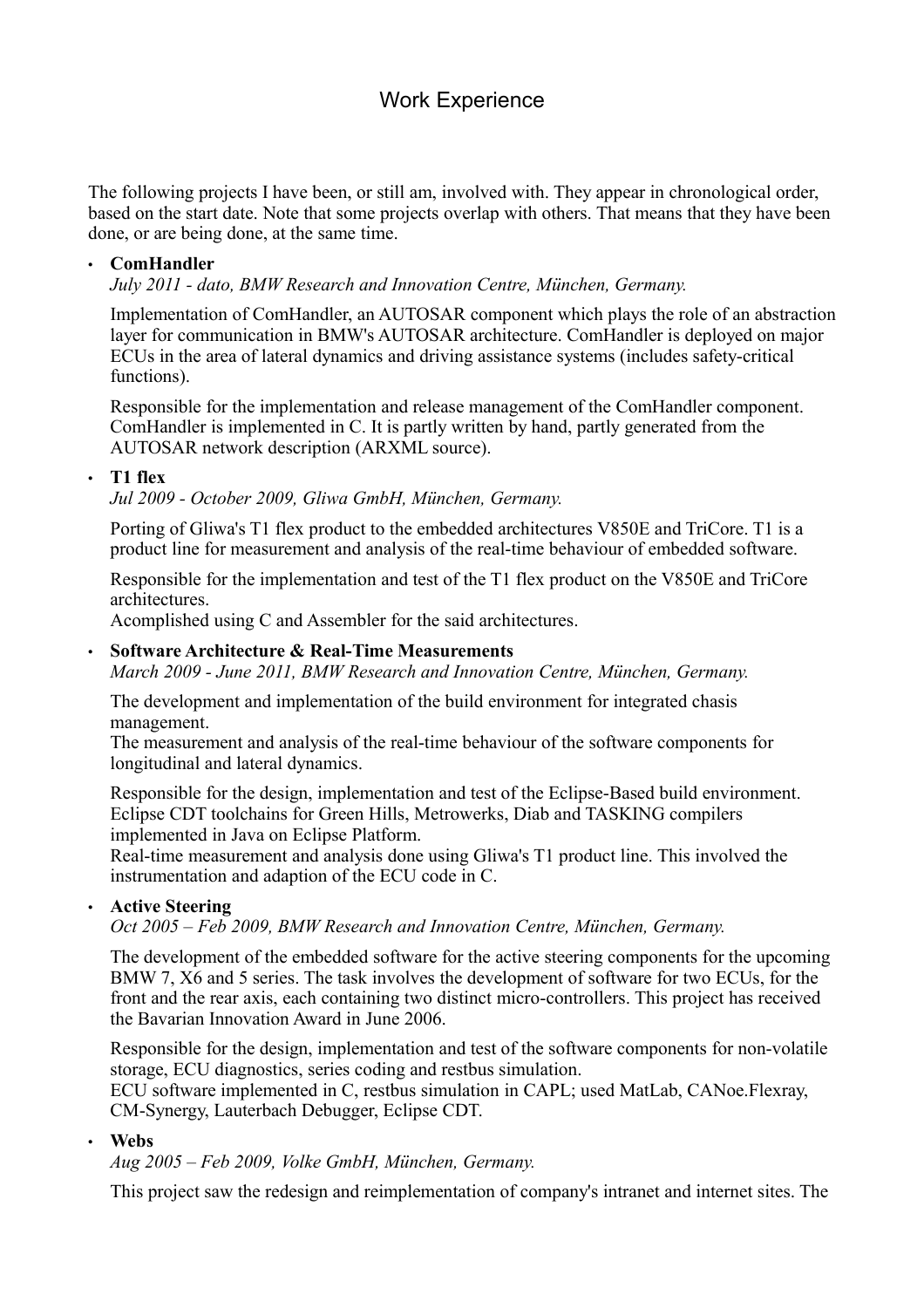project remains active in maintenance mode.

Responsible for the design, implementation and maintenance of the software components involved in the respective website.

Advanced to system administrator for the company's network.

Implemented in Java, XML, XSLT, DHTML; used J2EE (Jonas), PostgreSQL, Apache Xalan, Eclipse.

### • **GPIO Driver**

*May 2005 – Jul 2005, Volke GmbH, München, Germany.*

The development of a kernel-mode driver and a user-mode library for accessing and using the GPIO controller in the Winbond W83602R chip. This chip is connected to the SMBus on motherboards used in Volke's embedded hardware.

Responsible for the design, implementation and test of the driver and library software on Windows XP.

Implemented in C; used Windows WDM, Windows DDK, Eclipse CDT.

#### • **Human-machine interface methodics**

*Jan 2005 – Apr 2005, BMW Research and Innovation Centre, München, Germany.*

This project has seen the birth of a mathodics for specification of the graphics elements in human-machine interfaces (codename Saimaa).

Co-work on the design and implementation of Saimaa methodics Implemented in SVG, ECMAScript, Java; used Adobe SVGV, Apache Batik, Eclipse.

#### • **Vehicle Reservation**

*Sep 2004 - Dec 2004, Volke GmbH, München, Germany.* This project is a part of a larger web-based suiteused internally at BMW Research Centre. The reservation component is used for booking and tracking of test vehicles.

Responsible for the design and development of the reservation component. Implemented in Java, XML, XSLT, DHTML; used J2EE (WebLogic), Oracle.

#### • **nitrobit group policy**

*Apr 2004 - Aug 2004, analytiq consulting gmbh, Offenbach, Germany.*

nitrobit group policy is an administrative tool which enables the application of the Windows group policies through Sabma and OpenLDAP servers.

Involved in various activities. Implemented in C++; used OpenLDAP and Samba.

#### • **Automotove Collaboration**

*Feb 2004 - Mar 2004, Cisco Systems GmbH, München, Germany.* Automotive Collaboration is a technological study for use of WiMAX in vehicles, done in cooperation with the automotive industry.

Responsible for the migration and integration in the web-based portal for the customer service. Implemented in C#, used ASP.NET, SharePoint, Cisco IP Telephony.

#### • **Domain & site setup**

*Oct 2003 - Jan 2004, analytiq consulting gmbh, Offenbach, Germany.*

Domain server setup for a newly founded company, website setup.

Responsible for the domain and user setup, security implementation, website design and implementation, site administration. Acomplished using Linux, OpenSSL, X509, XML, XSLT, Apache, Sendmail.

#### • **CryptoEx Toolkit**

*Aug 2003 - Sep 2003, analytIQ consulting gmbh in Offenbach, Germany.*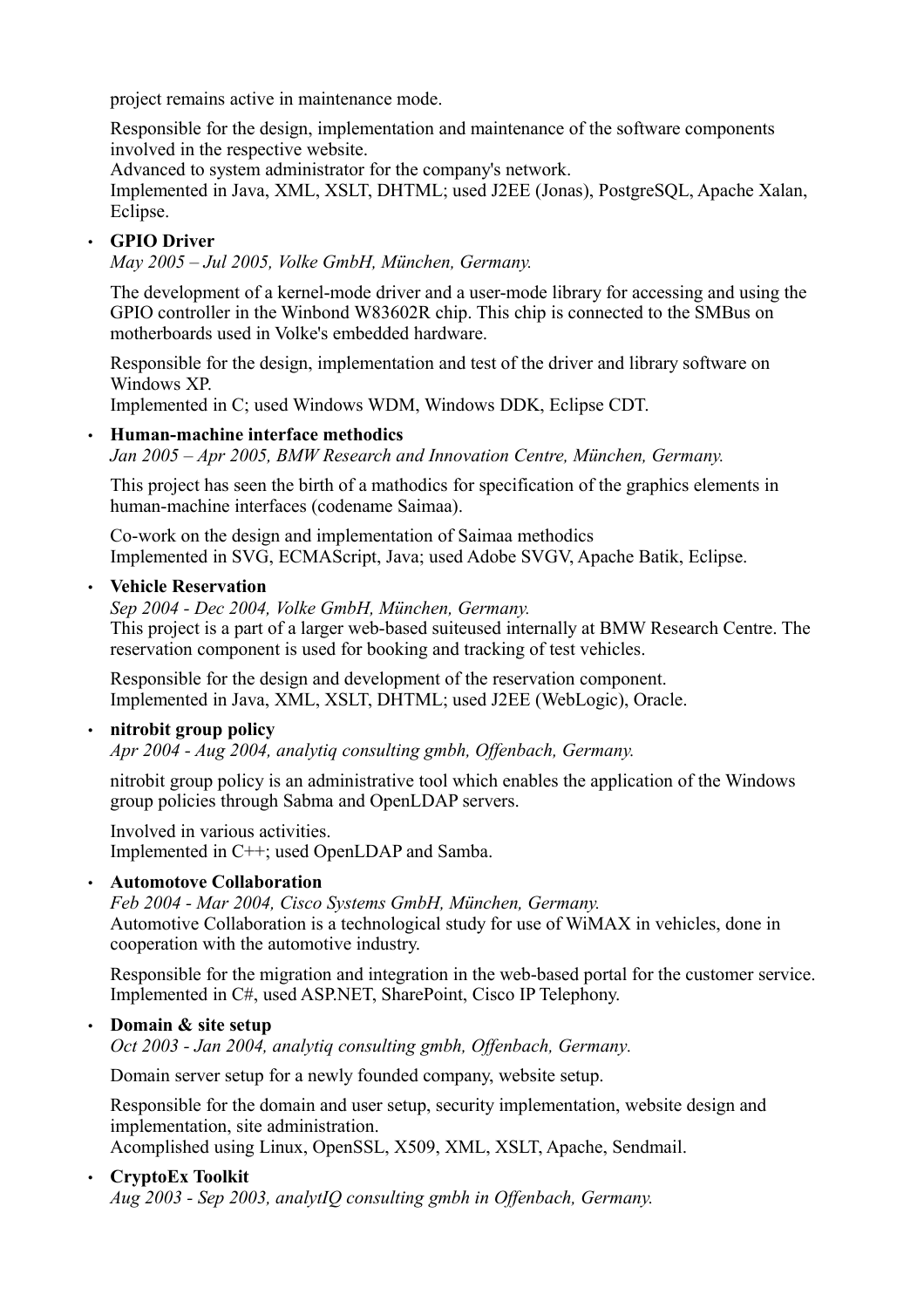The CryptoEx Toolkit is a script component for key management, encryption and digital signature with X509, S/MIME and OpenPGP.

Responsible for the design of the object model, development, test, documentation. Implemented in C++; used COM+, ATL.

#### • **Risk Exposure Management System (REMS)**

*Apr 2003 - Jul 2003, Dresdner Bank AG in Frankfurt, Germany.*

REMS is a part of the internal risk management, aimed for complex risk analysis.

Responsible for the development and test of a web-based interface for generation of reports and charts which visualise risk analysis data.

Implemented in XML, XSL, SVG, Java; used Tomcat, Xerces, Xalan, FOP, Batik.

#### • **DigitalDentist**

*Apr 2002 - Sep 2002, daenet GmbH in Frankfurt, Germany.*

DigitalDentist is a management system for dentists and the dental laboratories.

Responsible for the design and implementation of the smartcard interface, co-work at the core development.

Smartcard interface implemented in C; used CT-API.

#### • **SADB / SalesAdmin**

*Dec 2001 - Mar 2002, iesy Hessen GmbH & Co. KG in Mainz, Germany.*

SADB is a database used by the cable network provider for the management of customers and products. SalesAdmin is a web-based frontend for SADB.

Responsible for the design and implementation of SADB and SalesAdmin. Implemented in C#; used ASP.NET, Microsoft SQL server.

#### • **libxml**

*Summer 2001 - dato, open source community.*

Libxml is a general-purpose XML processing toolkit. It is used worldwide in many well-known project, such as GNOME desktop.

Responsible for the port to the Windows operating system. Implemented in C.

#### • **e-Logistics**

*Feb 2001 - Nov 2002, daenet GmbH in Frankfurt, Germany.*

e-Logistics is a web-based B2B logistics portal.

Responsible for the design and implementation of the PDF generation components; co-work on the core development.

Implemented in C#; used ASP.NET, Oracle. PDF components implemented in C.

#### • **FAQ Server**

*Oct 2000 - Jan 2001, daenet GmbH in Frankfurt, Germany.*

FAQ Server is a system for quality and information management.

Responsible for the design and implementation of the XML-based backend. Implemented in C, C++; used libxml, COM.

#### • **WSP Preconfirmation System / EALP**

*Mar 2000 - Sep 2001, WestLB Systems in Tokyo, Japan.*

The WSP preconfirmation system is used in stock-trade for allocating purchased stocks across customer's accounts. EALP is a numerical algorithm which does the allocation math.